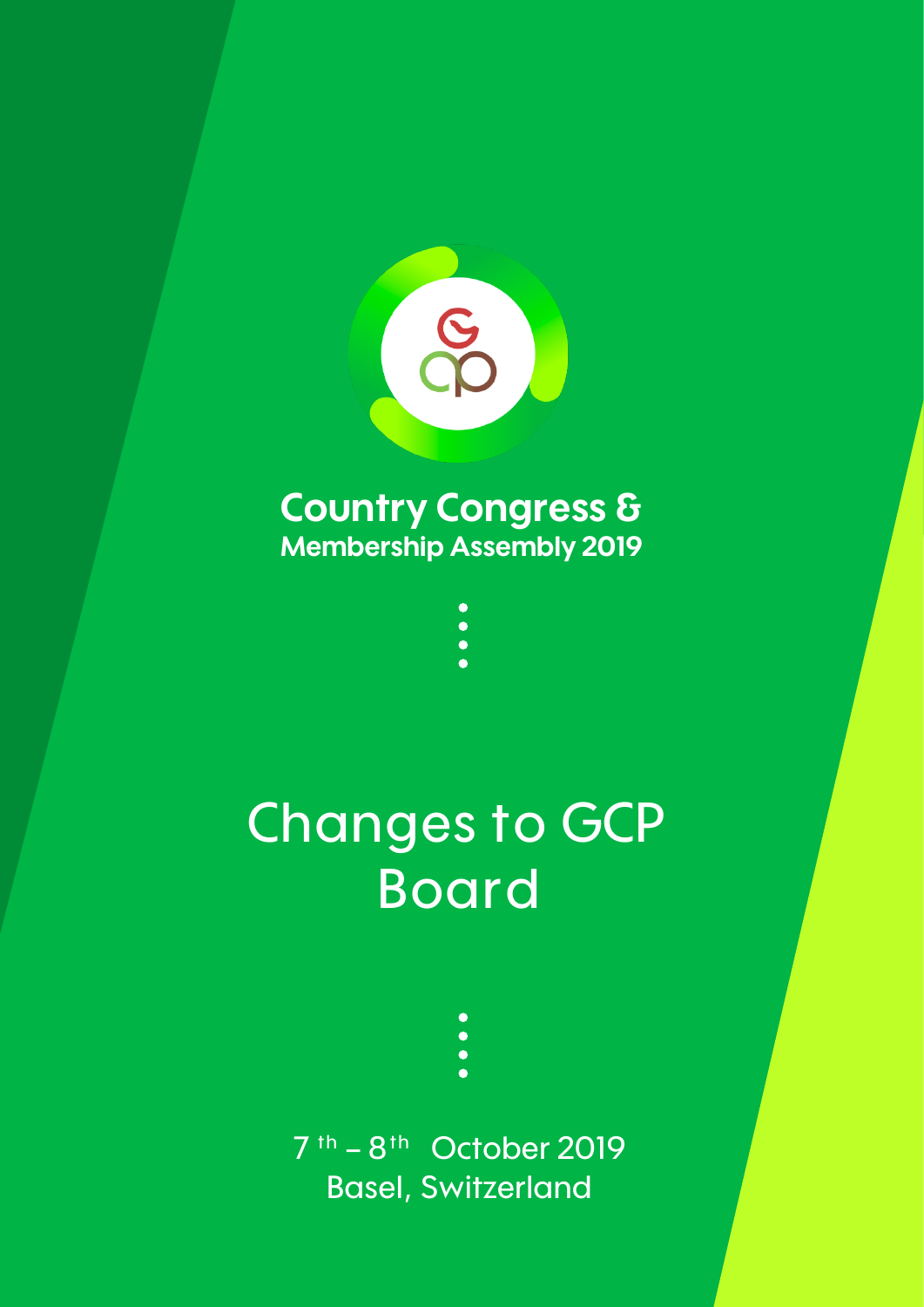## **Changes to GCP Board**

## **Elections at GCP Membership Assembly on 8th of October 2019 in Basel, Switzerland**

| No.              | <b>Stakeholder</b><br>group                | <b>Name</b>                   | <b>Position/Organisation</b>                                                                               | <b>Comments</b>                                      |
|------------------|--------------------------------------------|-------------------------------|------------------------------------------------------------------------------------------------------------|------------------------------------------------------|
| 1.               | Producer                                   | Silvia<br>Janine de<br>Pizzol | <b>Technical Advisor, CNC</b>                                                                              |                                                      |
| 2.               | Producer                                   | Joseph<br>Kimemia             | Chairman, African Fine Coffee<br>Association (AFCA) Kenya<br>Chapter,<br>member of the AFCA Board          |                                                      |
| 3.               | Producer<br><b>OPEN</b>                    | Juan<br>Esteban<br>Orduz      | President,<br>Colombian Coffee Federation,<br>Inc.<br><b>North America</b>                                 | First 3-year<br>term ends                            |
| $\overline{4}$ . | Producer/<br>local exporter<br><b>OPEN</b> |                               |                                                                                                            | Open since<br>November<br>2018 due to<br>resignment. |
| 5.               | <b>Trade</b>                               | Trishul<br>Mandana            | CEO Volcafé Ltd.<br><b>Managing Director Coffee</b>                                                        |                                                      |
| 6.               | <b>Trade</b>                               | Juan<br>Antonio<br>Rivas      | Senior Vice President, Head<br><b>Central America &amp; Andean</b><br>Region<br>Olam International Limited |                                                      |
| 7.               | Industry<br>(SME)                          | Shannon<br><b>Higgins</b>     | <b>Sustainability Program Director</b><br>Mother Parkers Tea & Coffee<br>Inc.                              |                                                      |
| 8.               | Industry                                   | Marcelo<br><b>Burity</b>      | <b>B-B Head of Green Coffee</b><br>Development<br><b>Nestle UK Ltd</b>                                     |                                                      |